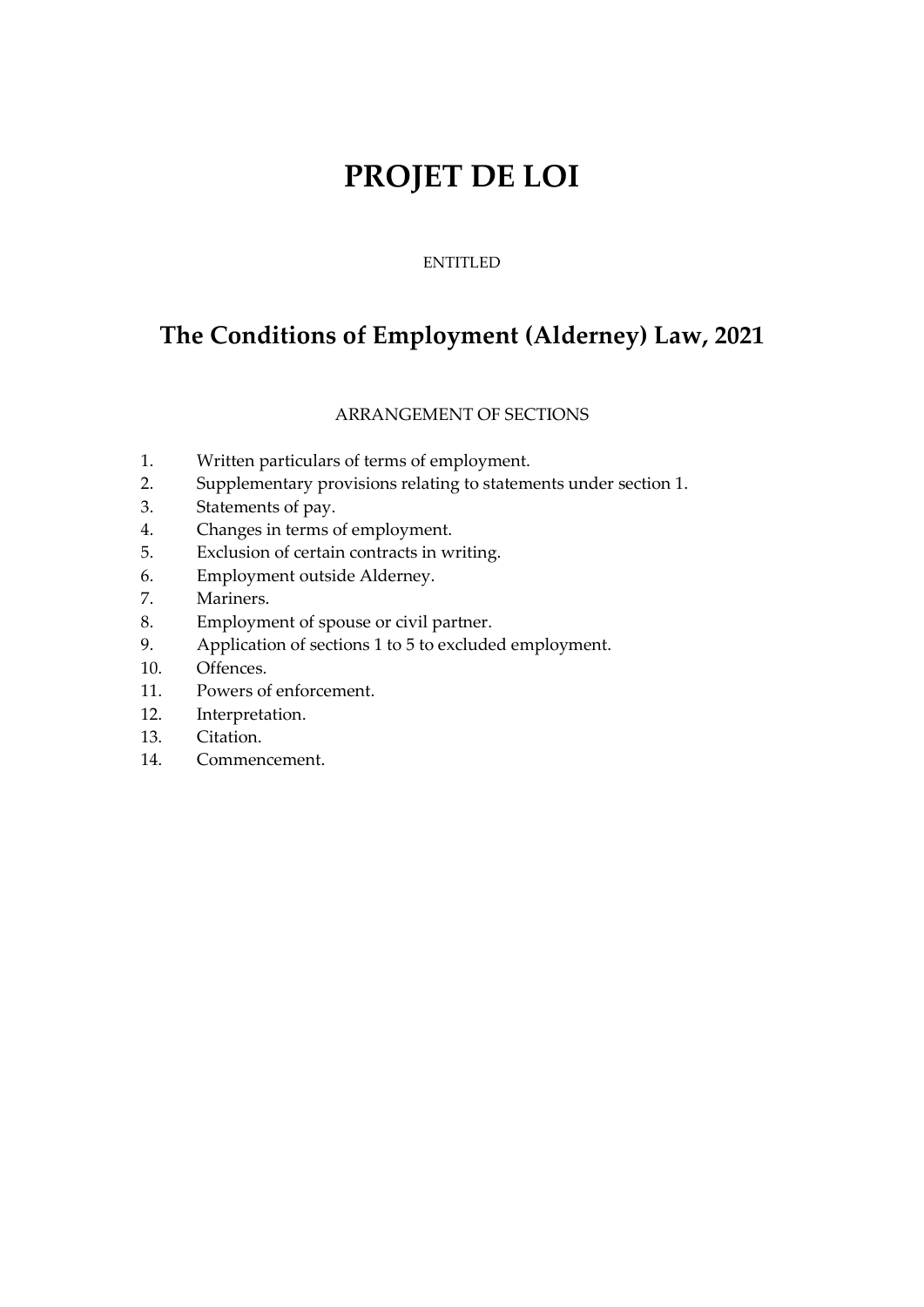# PROJET DE LOI

#### ENTITLED

## **The Conditions of Employment (Alderney) Law, 2021**

**THE STATES OF ALDERNEY,** in pursuance of their Resolution of the 17<sup>th</sup> day of March, 2021, have approved the following provisions which, subject to the Sanction of Her Most Excellent Majesty in Council, shall have force of law in the Island of Alderney.

#### **Written particulars of terms of employment.**

**1.** (1) Not later than four weeks after the beginning of an employee's period of employment with an employer or, where such employment has begun before the coming into force of this Law, then within four weeks after its coming into force, the employer shall give to the employee a written statement in accordance with the succeeding provisions of this section.

- (2) An employer shall in a statement under this section
	- (a) identify the parties, and
	- (b) specify the date when the employment began.

(3) A statement under this section shall contain the following particulars of the terms of employment as at a specified date not more than one week before the statement is given, that is to say –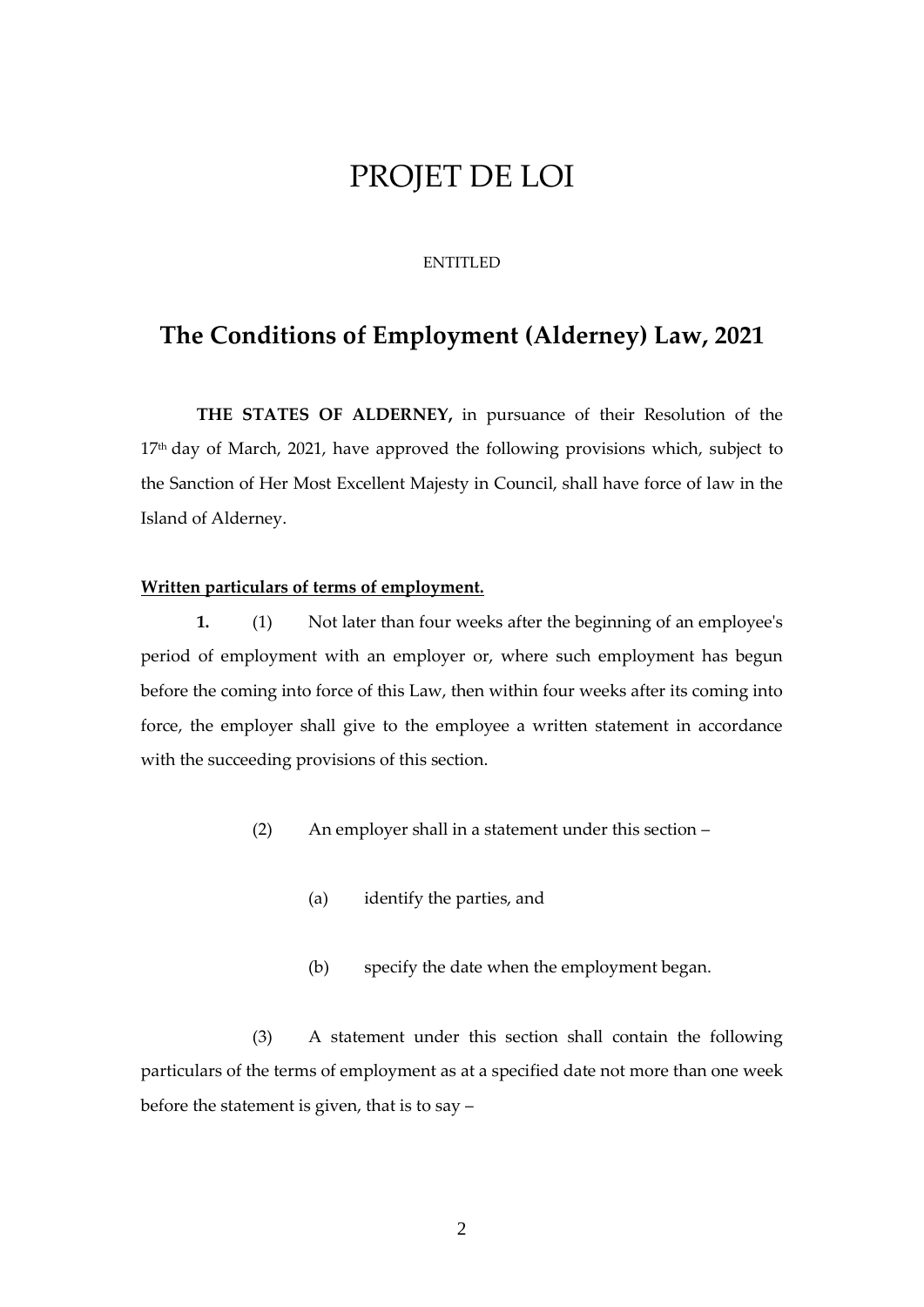- (a) the scale or rate of remuneration, or the method of calculating remuneration (including overtime rates, shift pay and other pecuniary benefits),
- (b) the intervals at which remuneration is paid (that is, whether weekly or monthly or by some other period),
- (c) any terms and conditions relating to hours of work (including any terms and conditions relating to normal working hours),
- (d) any terms and conditions relating to
	- (i) entitlement to holidays, including public holidays, and holiday pay (the particulars given being sufficient to enable the employee's entitlement, including any entitlement to accrued holiday pay on the termination of employment, to be precisely calculated),
	- (ii) incapacity for work due to sickness or injury, including any provision for sick pay,
	- (iii) pensions and pension schemes,
- (e) the length of notice which the employee is obliged to give and entitled to receive to determine the contract of employment,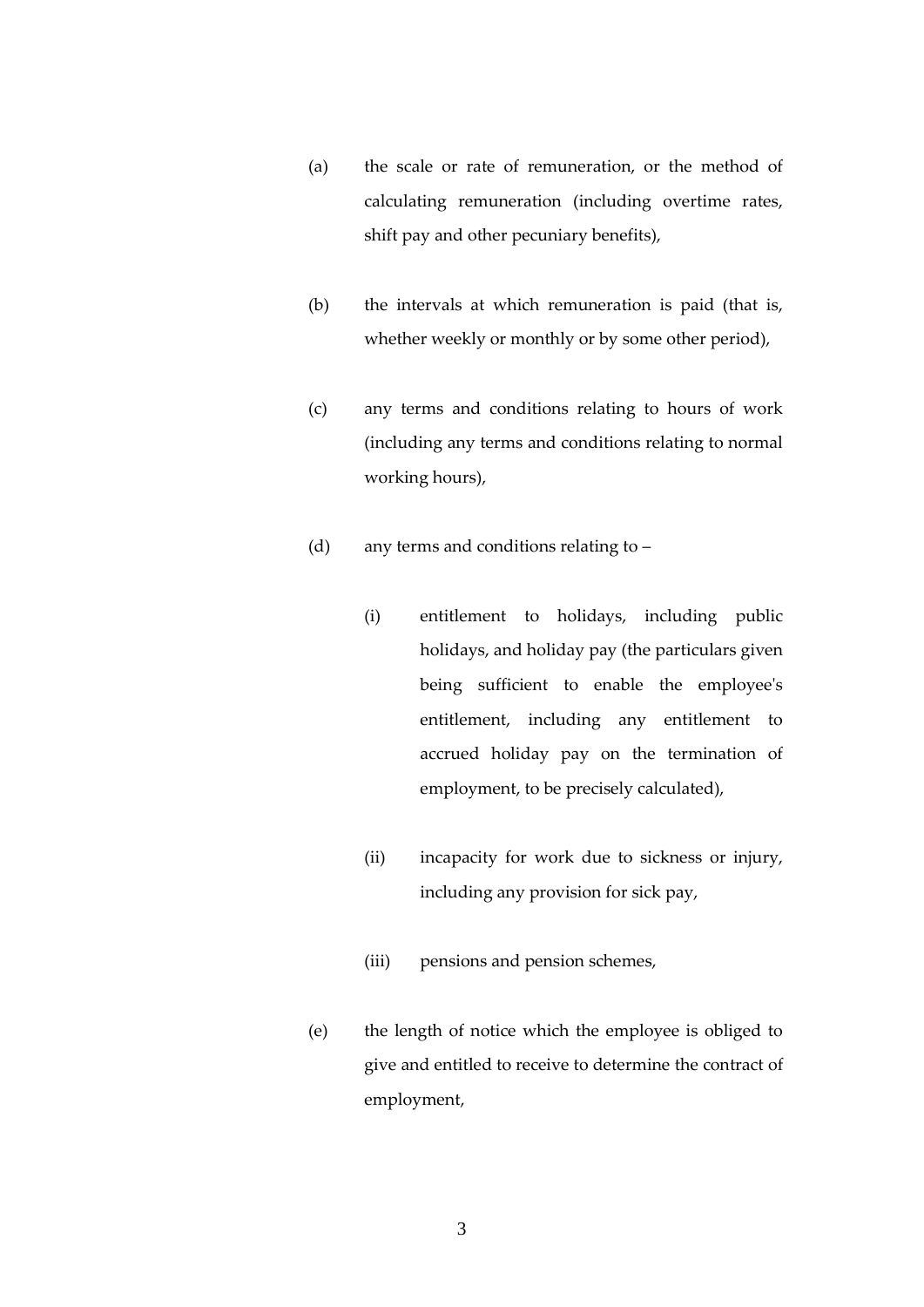- (f) the title of the job which the employee is employed to do, and
- (g) any terms and conditions relating to maternity pay, maternity leave and the employee's right to return to that job after confinement.

#### **Supplementary provisions relating to statements under section 1.**

**2.** (1) If there are no particulars to be entered under any of the paragraphs of subsection (3) of section 1 of this Law, or under any of the heads of paragraph (d) of the aforesaid subsection (3) of that section, that fact shall be stated.

(2) If the contract of employment is for a fixed term, the statement given under section 1 of this Law shall state the date when the contract expires.

(3) A statement given under section 1 of this Law may, for all or any of the particulars to be given by the statement, refer the employee to some document which the employee has reasonable opportunities to read in the course of employment or which is made reasonably accessible to that employee in some other way.

#### **Statements of pay.**

**3.** (1) An employer who, pursuant to a contract of employment, is obliged to pay remuneration to an employee shall, on or before the day on which, pursuant to the contract, the remuneration is payable, give the employee a statement (a **"statement of pay"**) which conforms with subsections (2) and (3).

(2) The statement of pay shall specify –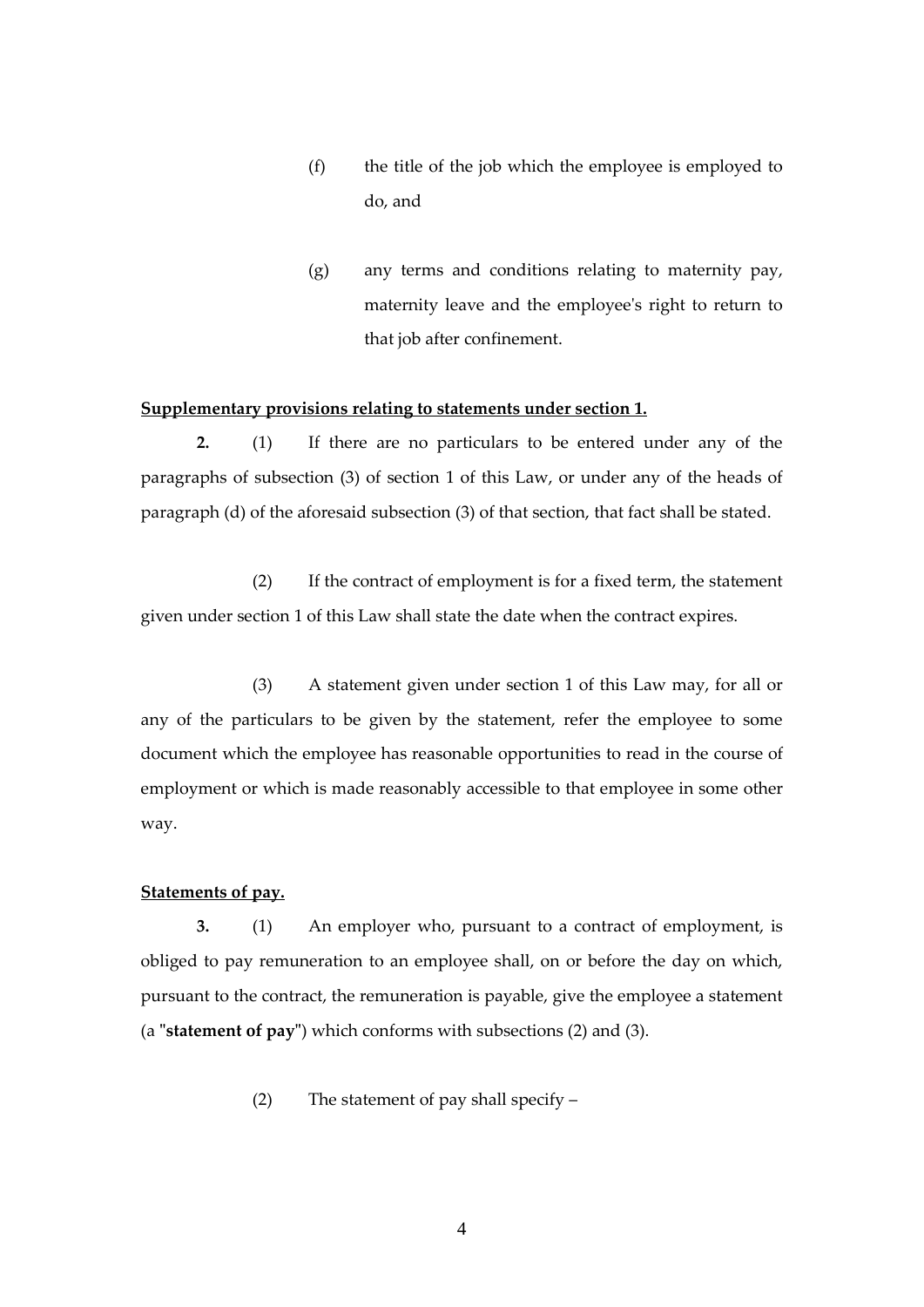- (a) the gross amount of remuneration which, pursuant to the contract, is payable to the employee on that day,
- (b) the amount of each deduction made therefrom,
- (c) the matters in respect of which each deduction is made,
- (d) the aggregate amount of all deductions,
- (e) the net amount of remuneration payable (being the difference between the amounts referred to in paragraphs (a) and (d)), and
- (f) the date on which the net amount of remuneration is to be paid.
- (3) The statement of pay shall be in writing.

(4) For the purposes of subsection  $(2)(a)$ , the gross amount of an employee's remuneration includes payments for overtime, shift pay and any other pecuniary benefit payable pursuant to the contract of employment.

#### **Changes in terms of employment.**

**4.** (1) If, after the date to which a statement given under section 1 of this Law relates, there is a change in the terms of employment to be included, or referred to, in that statement, the employer shall, not more than four weeks after the change, inform the employee of the nature of the change by a written statement and, if the employer does not leave a copy of the statement with the employee, shall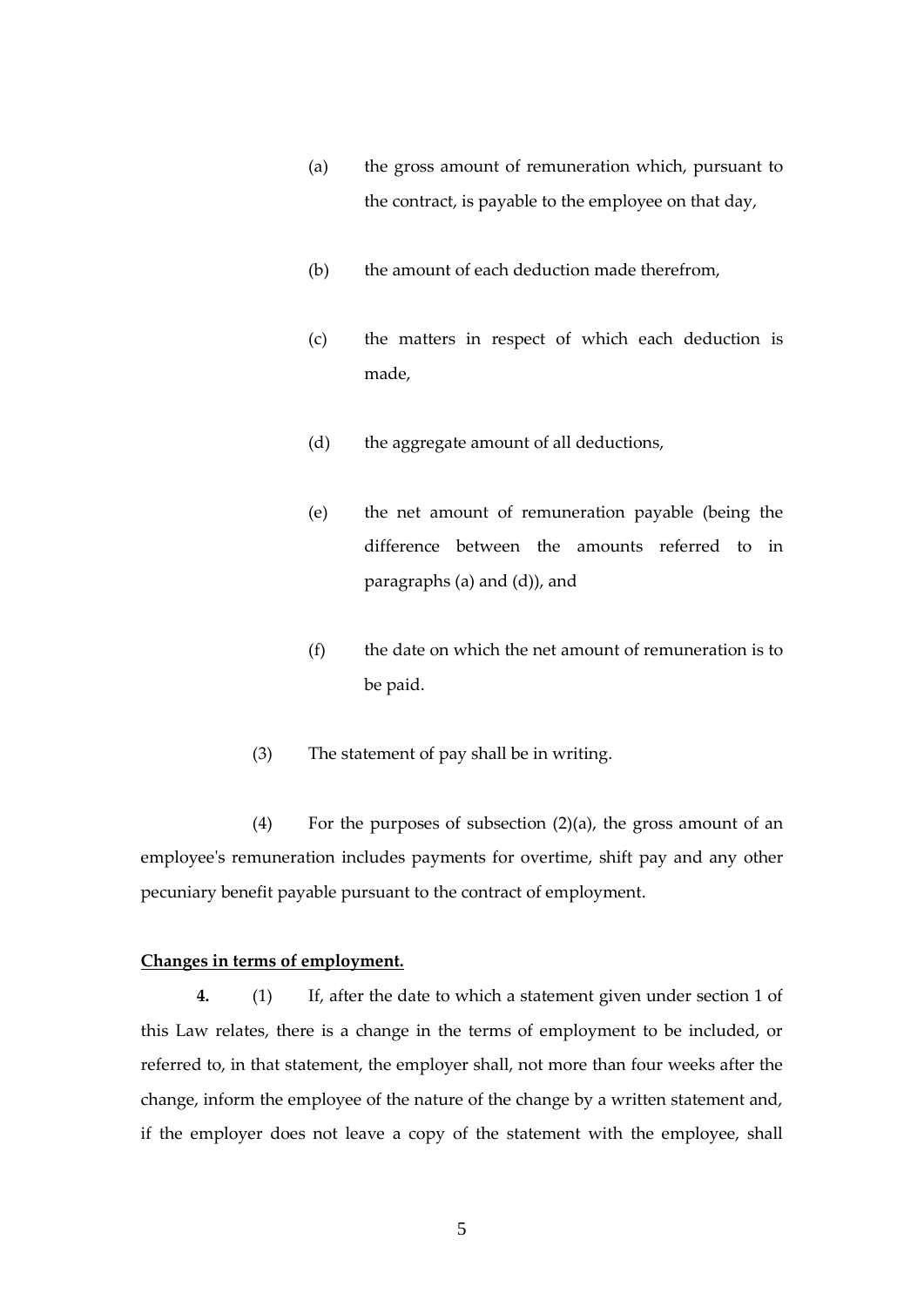preserve the statement and ensure that the employee has reasonable opportunities to read it in the course of employment, or that it is made reasonably accessible to that employee in some other way.

(2) A statement given under subsection (1) of this section may, for all or any of the particulars to be given by the statement, refer the employee to some document which the employee has reasonable opportunities to read in the course of employment, or which is made reasonably accessible to that employee in some other way.

(3) Where, after an employer has given to an employee a written statement in accordance with section 1 of this Law, the name of the employer (whether an individual or a body corporate or partnership) is changed, without any change in the identity of the employer, and the change does not involve any change in the terms (other than the name of the employer) included or referred to in the statement, then the person who, immediately after the change, is the employer shall not be required to give to the employee a statement in accordance with section 1, but the change shall be treated as a change falling within subsection (1) of this section.

#### **Exclusion of certain contracts in writing.**

**5.** Sections 1 and 4 of this Law shall not apply to an employee if and so long as the following conditions are fulfilled in relation to that employee, that is to  $sav -$ 

> (a) the employee's contract of employment is a contract which has been reduced to writing in one or more documents and which contains express terms affording the particulars to be given under each of the paragraphs in subsections (2) and (3) of section 1 of this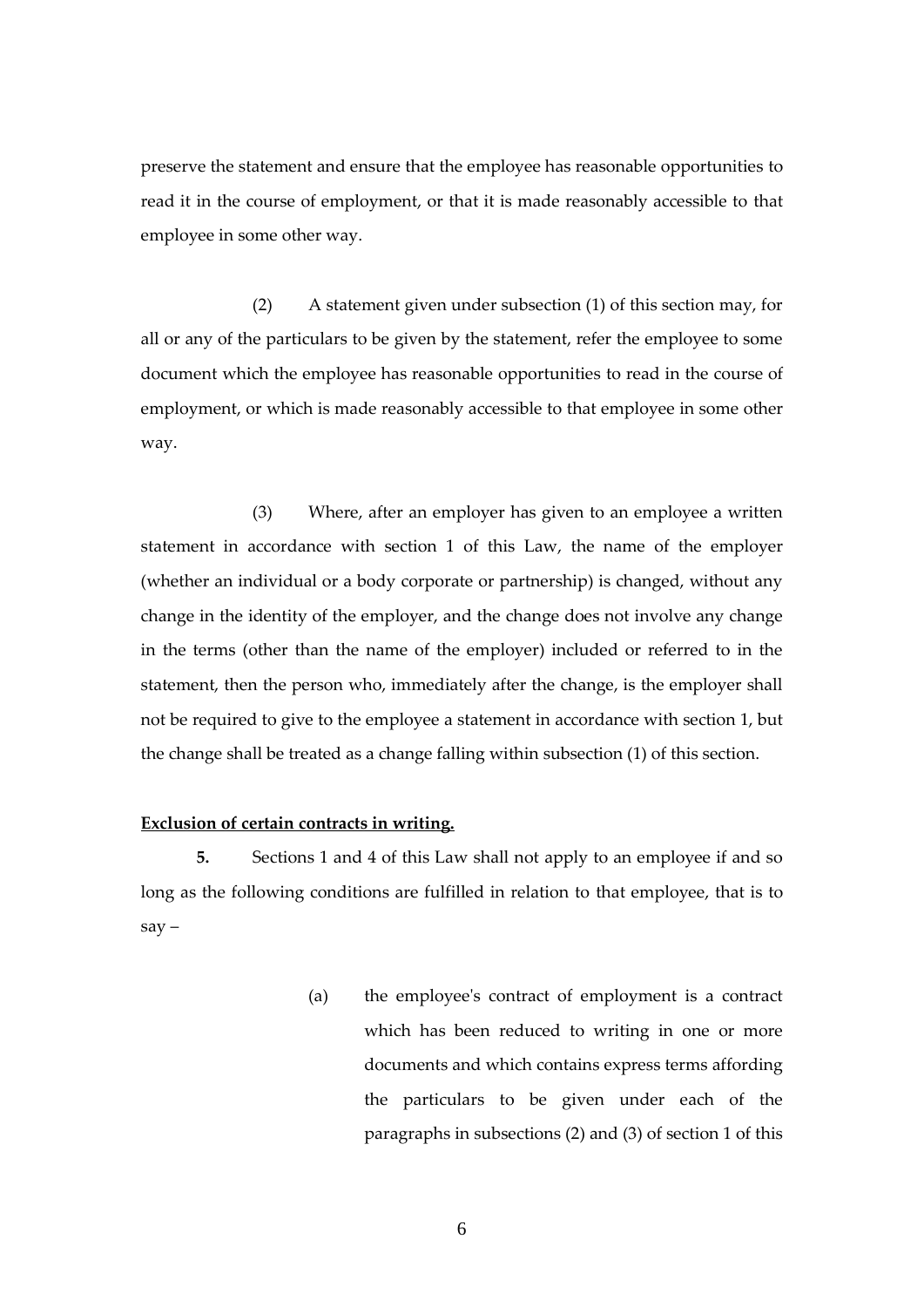Law, and under each head of paragraph (d) of the aforesaid subsection (3) of that section, and

(b) there has been given to the employee a copy of the contract (with any variations made from time to time), or that employee has reasonable opportunities to read such copy in the course of employment, or such a copy is made reasonably accessible to that employee in some other way,

provided that if at any time after the beginning of an employee's period of employment these conditions cease to be fulfilled in relation to that employee, the employer shall give the employee a written statement under section 1 of this Law not more than four weeks after that time.

#### **Employment outside Alderney.**

**6.** Sections 1 to 4 of this Law do not apply in relation to employment during any period when the employee is engaged in work wholly or mainly outside Alderney, unless the employee ordinarily works in Alderney and the work outside Alderney is for the same employer.

#### **Mariners.**

- **7.** Sections 1 to 5 of this Law do not apply to
	- (a) a person employed as a master of or a seaman on a seagoing British ship having a gross registered tonnage of eighty tons or more, including a person ordinarily employed as a seaman who is employed in or about such a ship in port by the owner or charterer of the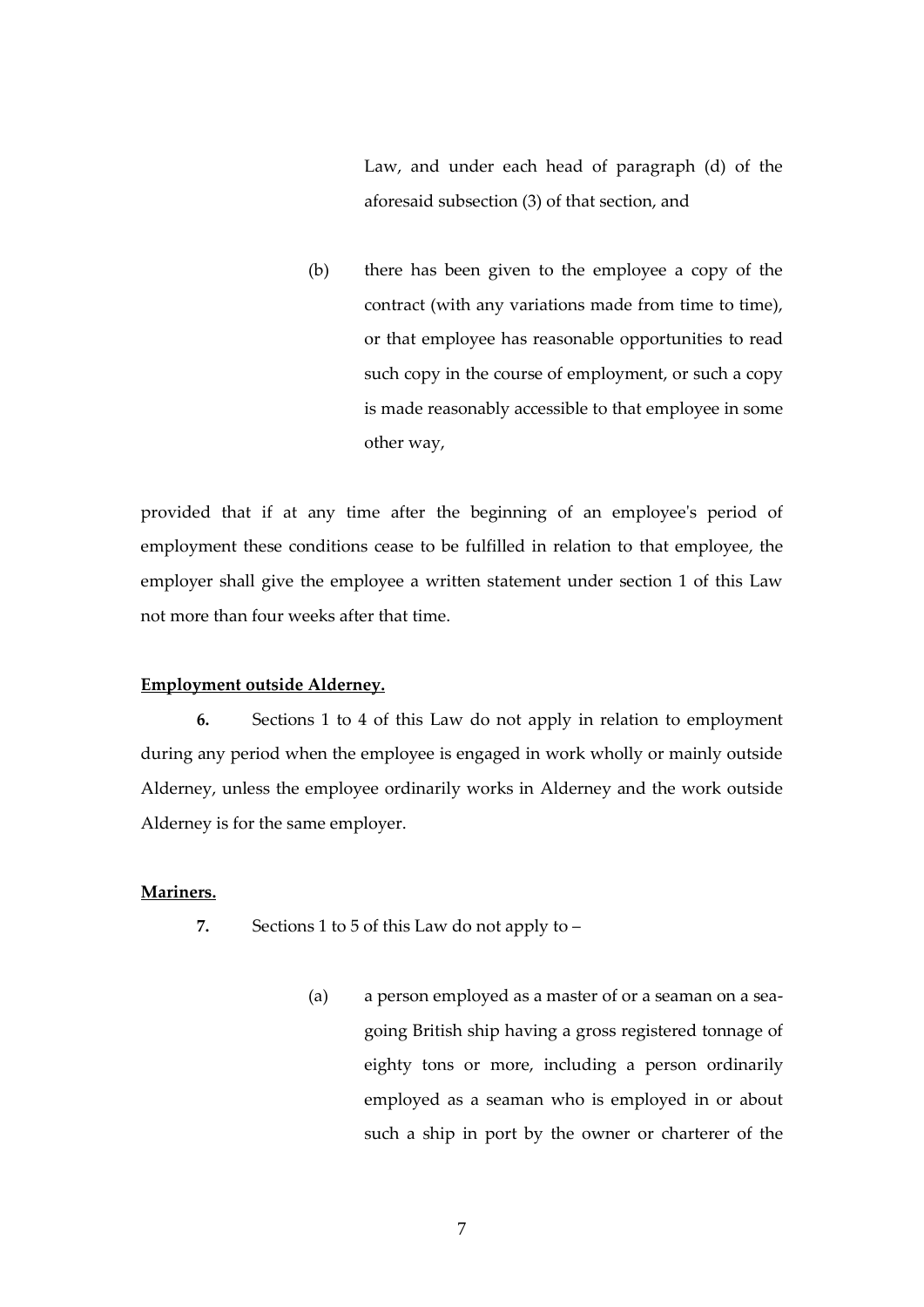ship to do work of a kind ordinarily done by a seaman on such a ship while it is in port, or

(b) a person employed as a skipper of or a seaman on a fishing boat for the time being required to be registered under Part II of the Register of British Ships in Guernsey maintained in accordance with section 8 of the Merchant Shipping (Bailiwick of Guernsey) Law, 2002**<sup>a</sup>** by the registrar (within the meaning of that section).

#### **Employment of spouse or civil partner.**

**8.** Sections l, 3 and 4 of this Law do not apply to employment where the employer is the spouse or civil partner of the employee unless the parties to the marriage or civil partnership are separated pursuant to an order for judicial separation, or an order for legal separation, as the case may be.

#### **Application of sections 1 to 4 to excluded employment.**

**9.** Sections 1 to 4 of this Law shall apply to an employee who at any time comes or ceases to come within the exceptions from those sections provided for by or under sections 7 and 8 of this Law as if a period of employment terminated or began at that time.

#### **Offences.**

<u>.</u>

**10.** (1) An employer who fails to comply with any provision of section 1, 2, 3, 4 or 5 is guilty of an offence and liable on summary conviction to a

**<sup>a</sup>** Ordres en Conseil Vol. VIII of 2004; amended by No. I of 2000; No. XIII of 2010; No. VIII of 2015; Ordinance No. XXXIII of 2003; No. XXXV of 2009; No. LIV of 2012; and No. IX of 2016.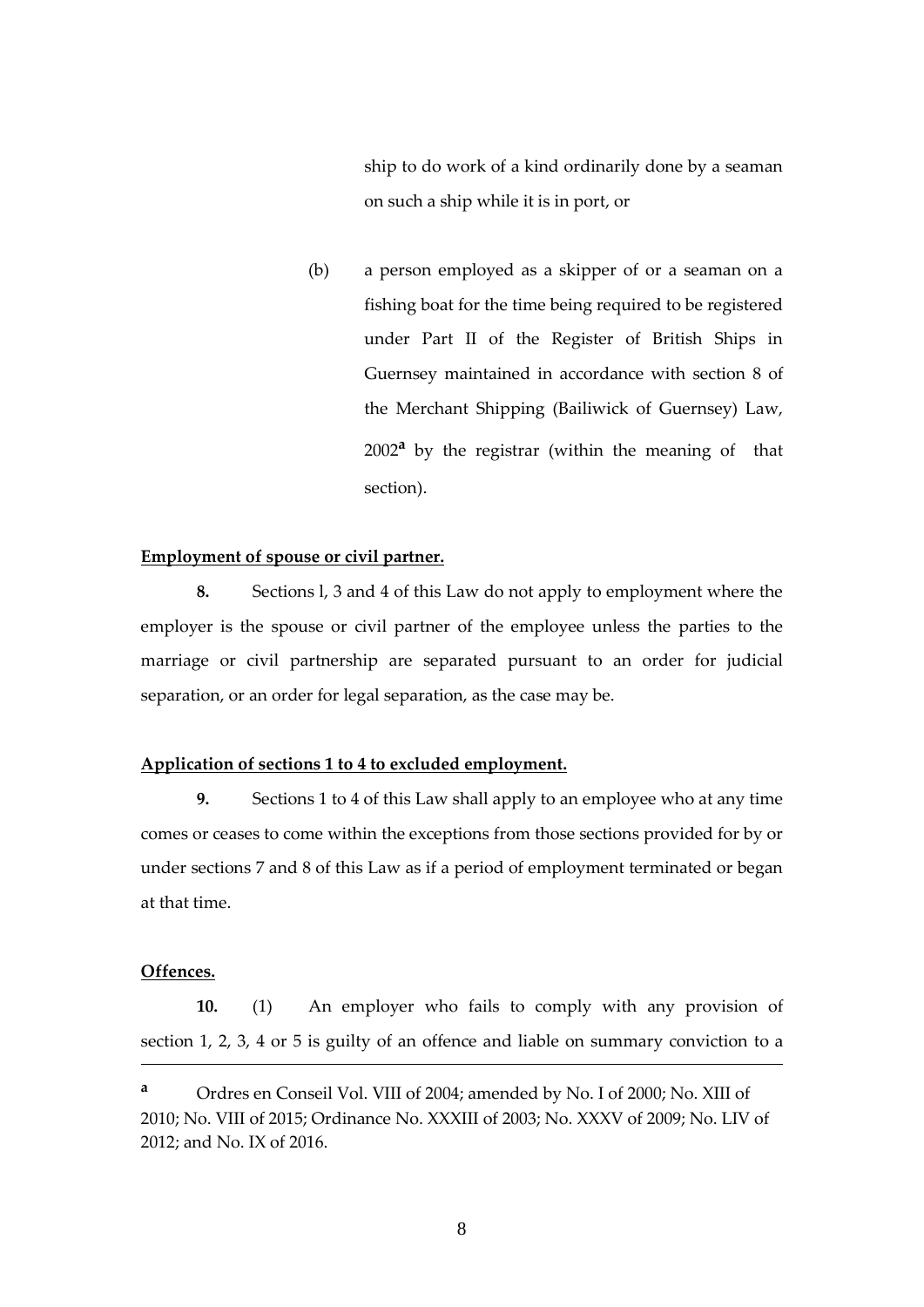fine not exceeding level 4 on the uniform scale.

(2) Proceedings under subsection (1) are without prejudice to any civil proceedings that may lie against the employer.

#### **Powers of enforcement.**

**11.** (1) Where any person ("**P**") authorised in writing in that behalf by the Committee (whether by name, class or description) has reasonable cause to suspect that an employer has failed to comply with any provision of section 1, 2, 3, 4 or 5, P may enter, at any reasonable time, any land –

- (a) which is occupied by the employer, or
- (b) where the employment in question is being undertaken, or
- (c) where there is believed to be any evidence relevant for determining whether or not there has been a failure to comply with any such provision,

taking such other persons as P may think fit, and, for the purpose of investigating the suspected failure to comply, P and any person accompanying P may –

> (i) require any person thereon to reply to such questions, to furnish such information and documents and to provide such assistance as P considers to be necessary for the purposes of investigating the suspected failure to comply,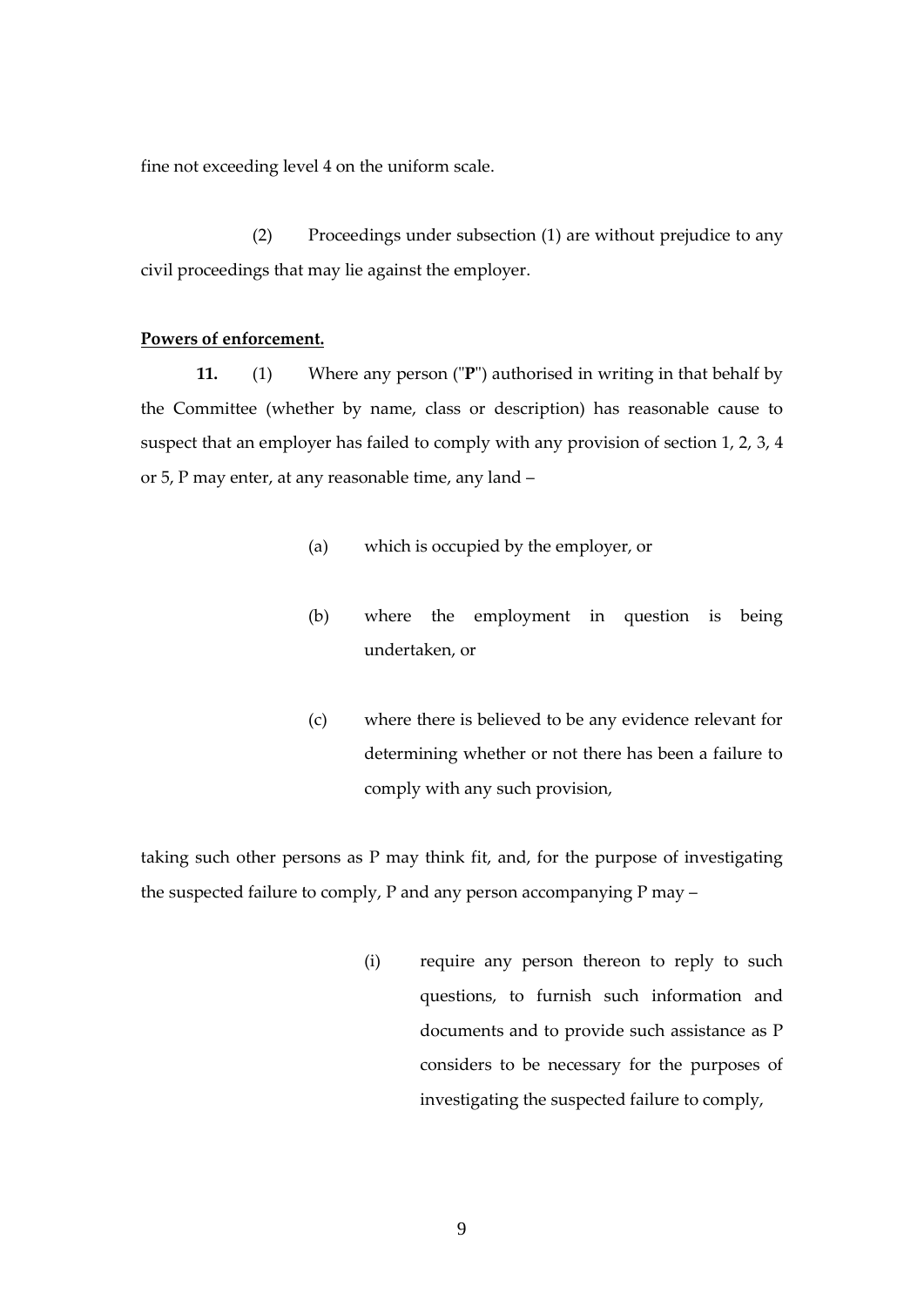- (ii) take copies or extracts of any such documents,
- (iii) seize any such documents, or take any other steps necessary to preserve them or protect them from interference, if P suspects that they may otherwise be destroyed, damaged, tampered with or removed,
- (iv) require any person to give an explanation of any such documents or of anything in them, and
- (v) in relation to any documents which are not furnished to P in accordance with such requirements, require any person to state to the best of that person's knowledge and belief their whereabouts.

(2) A person seeking to exercise any power conferred by this section in relation to any land shall, if so requested by the owner or occupier of the land, furnish evidence of office or authority.

(3) Any documents seized pursuant to the powers conferred by this section may be retained for a period of 3 months or, if proceedings to which those documents are relevant are instituted within that period, until the conclusion of those proceedings.

(4) A person who, without reasonable excuse, proof whereof shall lie on that person –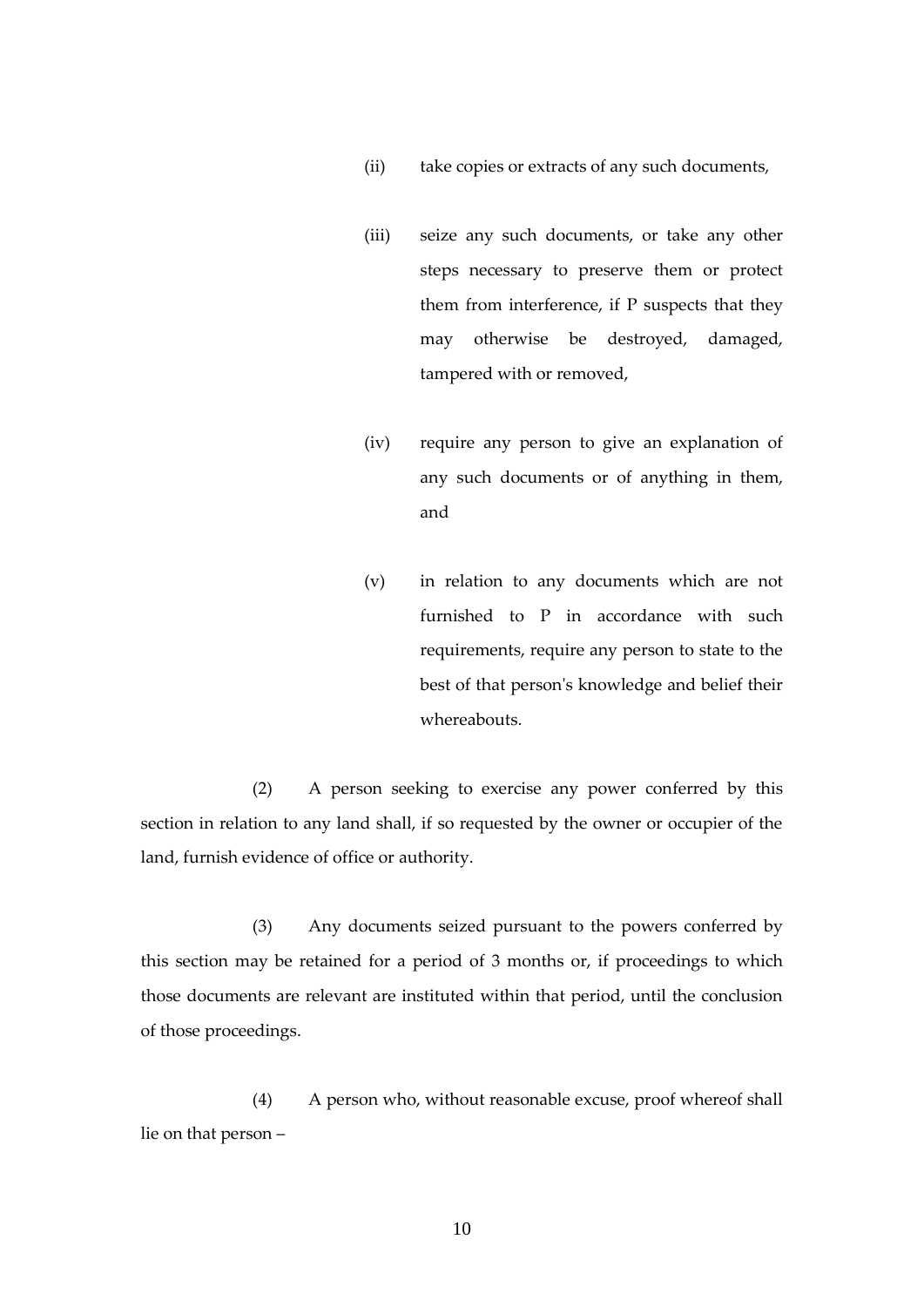- (a) fails to produce or furnish any information or document in accordance with any requirement imposed under this section,
- (b) obstructs or fails to give all reasonable assistance to, or fails to comply in all respects with any requirement made of that person by, any person exercising or purporting to exercise any power or authority conferred by or under this section,
- (c) destroys, mutilates, defaces, secretes or removes any document with intent to evade the provisions of this Law relating to inquiry, investigation, search and seizure, or
- (d) in compliance or purported compliance with any requirement imposed under this section –
	- (i) makes a statement knowing or with reasonable cause to believe that statement to be false, deceptive or misleading in a material particular,
	- (ii) recklessly makes a statement, dishonestly or otherwise, which is false, deceptive or misleading in a material particular,
	- (iii) produces or furnishes or causes or permits to be produced or furnished any information or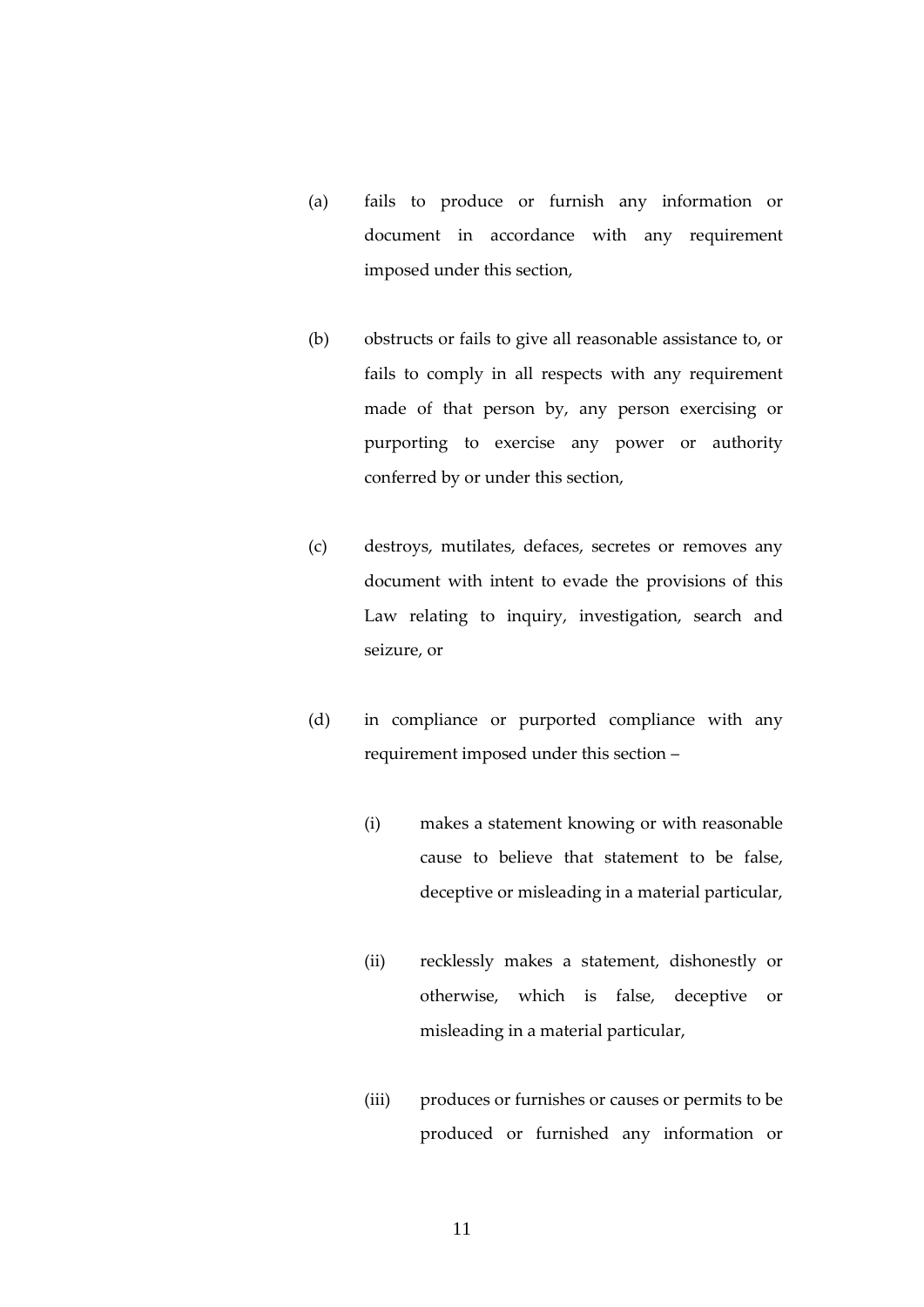document knowing or with reasonable cause to believe that information or document to be false, deceptive or misleading in a material particular, or

(iv) recklessly produces or furnishes or recklessly causes or permits to be produced or furnished, dishonestly or otherwise, any information or document which is false, deceptive or misleading in a material particular,

is guilty of an offence.

(5) A person guilty of an offence under subsection (4) is liable on summary conviction to a fine not exceeding level 5 on the uniform scale, to imprisonment for a term not exceeding 3 months or to both; and the court convicting that person may, in addition to imposing any such penalty, where the offence involved a failure to produce or furnish any information or document, to give assistance to any person or to comply with any requirement made by any person, order the person convicted, within such period as may be specified, to produce or furnish the information or document, to give the assistance or to comply with the requirement in question.

(6) An appeal lies from an order of the court under subsection (5) in the same manner as if it were a penalty imposed upon conviction.

(7) No authorised person shall be obliged to divulge the reasons for belief or suspicion when exercising powers under this section.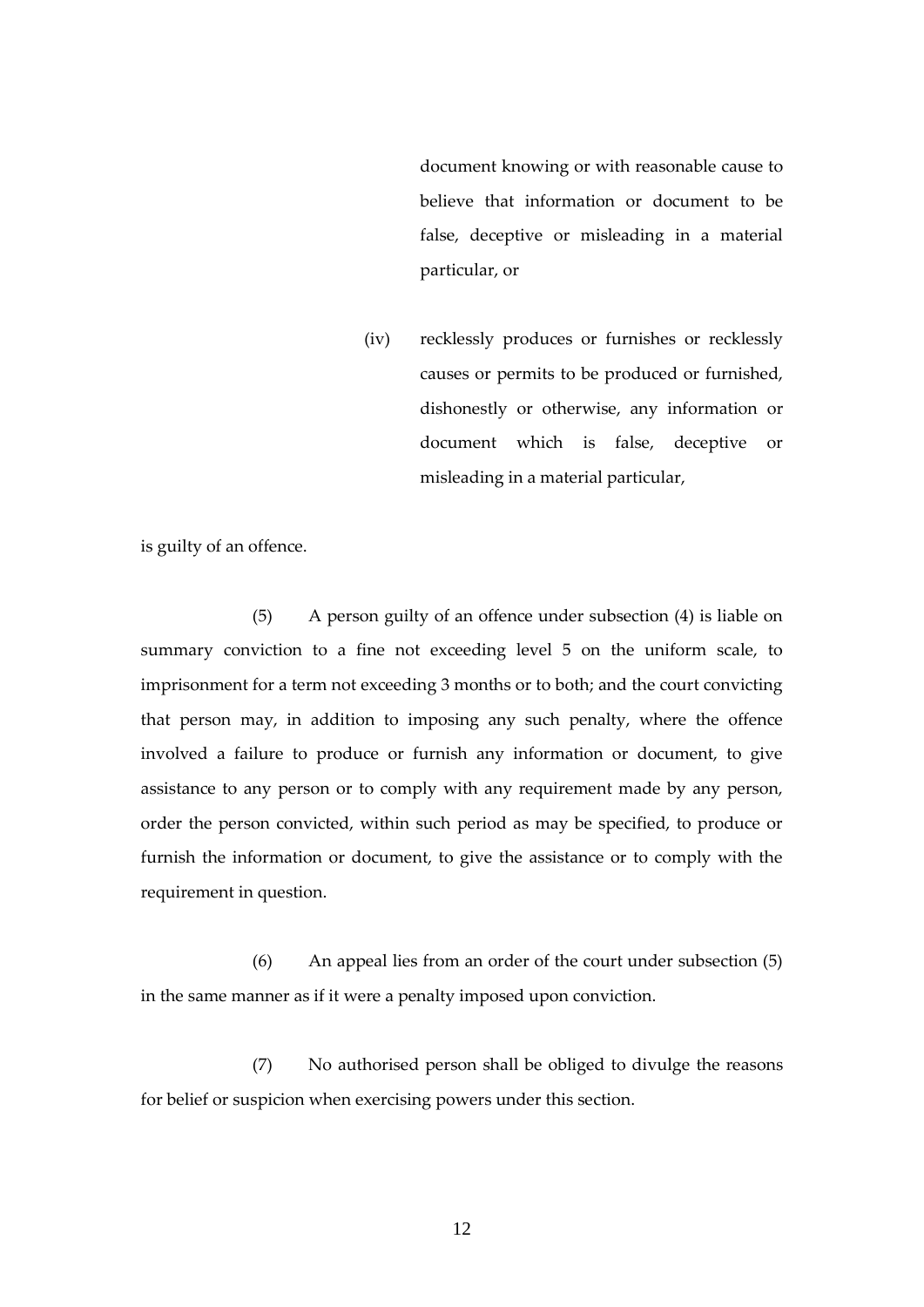(8) Subject to subsection (9), no obligation or duty of secrecy or of confidence, nor any other restriction on the disclosure of information to which a person is subject, whether imposed by statute, contract or otherwise, shall be regarded as being contravened by reason of the compliance by that person with a requirement imposed under this section.

(9) Nothing in this section shall compel the production by an advocate or other legal adviser of a document containing a privileged communication made by or to that advocate or legal adviser in that capacity.

(10) A statement made by a person ("**A**") in compliance with a requirement imposed under this section –

- (a) may be used in evidence against A in proceedings other than criminal proceedings, and
- (b) may not be used in evidence against A in criminal proceedings except –
	- (i) where evidence relating to it is adduced, or a question relating to it is asked, in the proceedings by or on behalf of A, or
	- (ii) in proceedings for
		- (A) an offence under subsection (4),
		- (B) some other offence where, in giving evidence, A makes a statement

13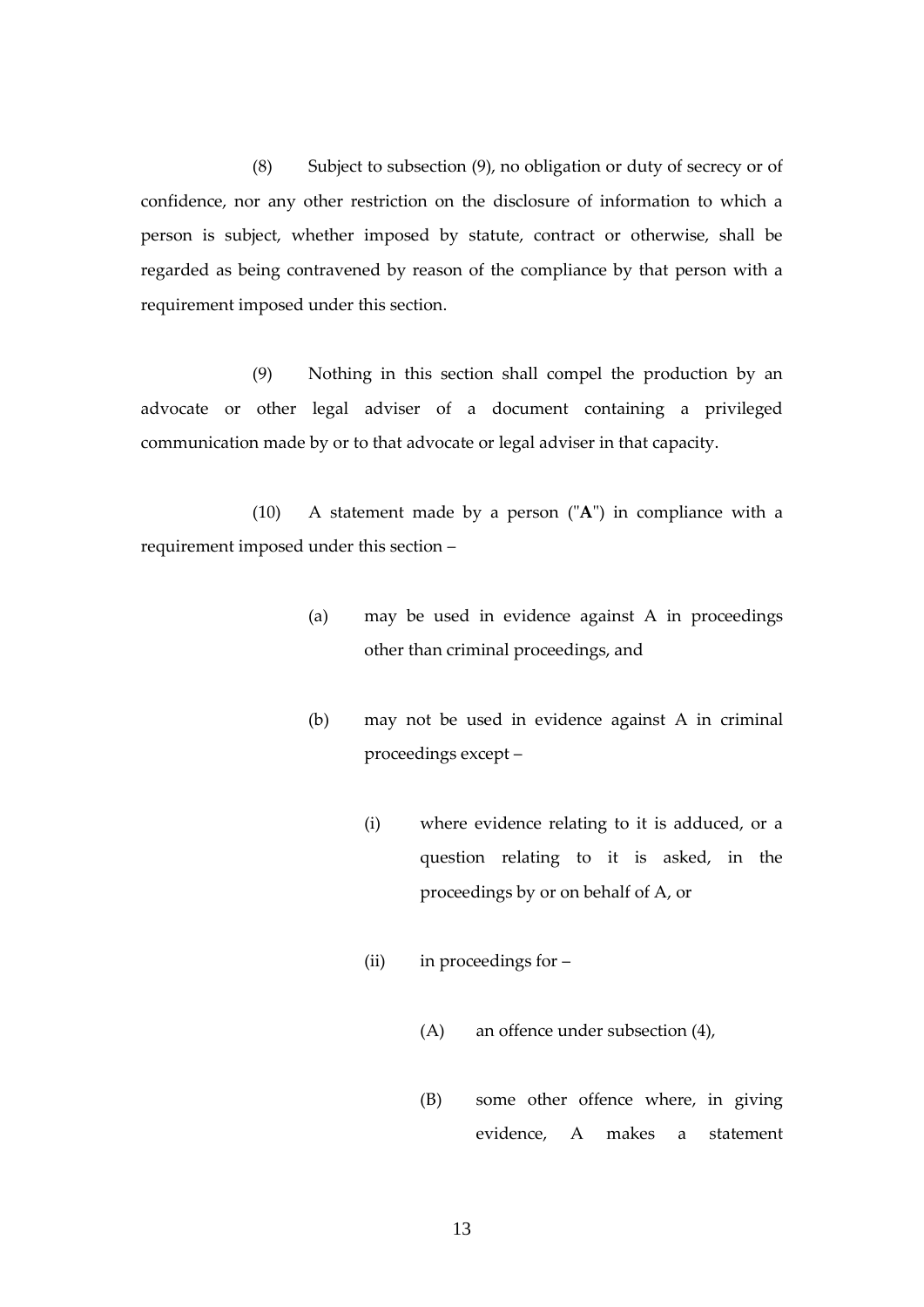inconsistent with it, but the statement is only admissible to the extent necessary to establish the inconsistency,

- (C) perjury, or
- (D) perverting the course of justice.

(11) In this section **"the Committee"** means the States of Alderney Policy & Finance Committee.

#### **Interpretation.**

**12.** In this Law, except where the context otherwise requires –

**"contract of employment"** means a contract of service or apprenticeship, whether express or implied, and (if it is express) whether it is oral or in writing,

**"employee"** means an individual who has entered into or works under (or, where the employment has ceased, worked under) a contract of employment,

**"employer"**, in relation to an employee, means the person by whom the employee is (or, in a case where the employment has ceased, was) employed,

**"employment"** means employment under a contract of employment, and